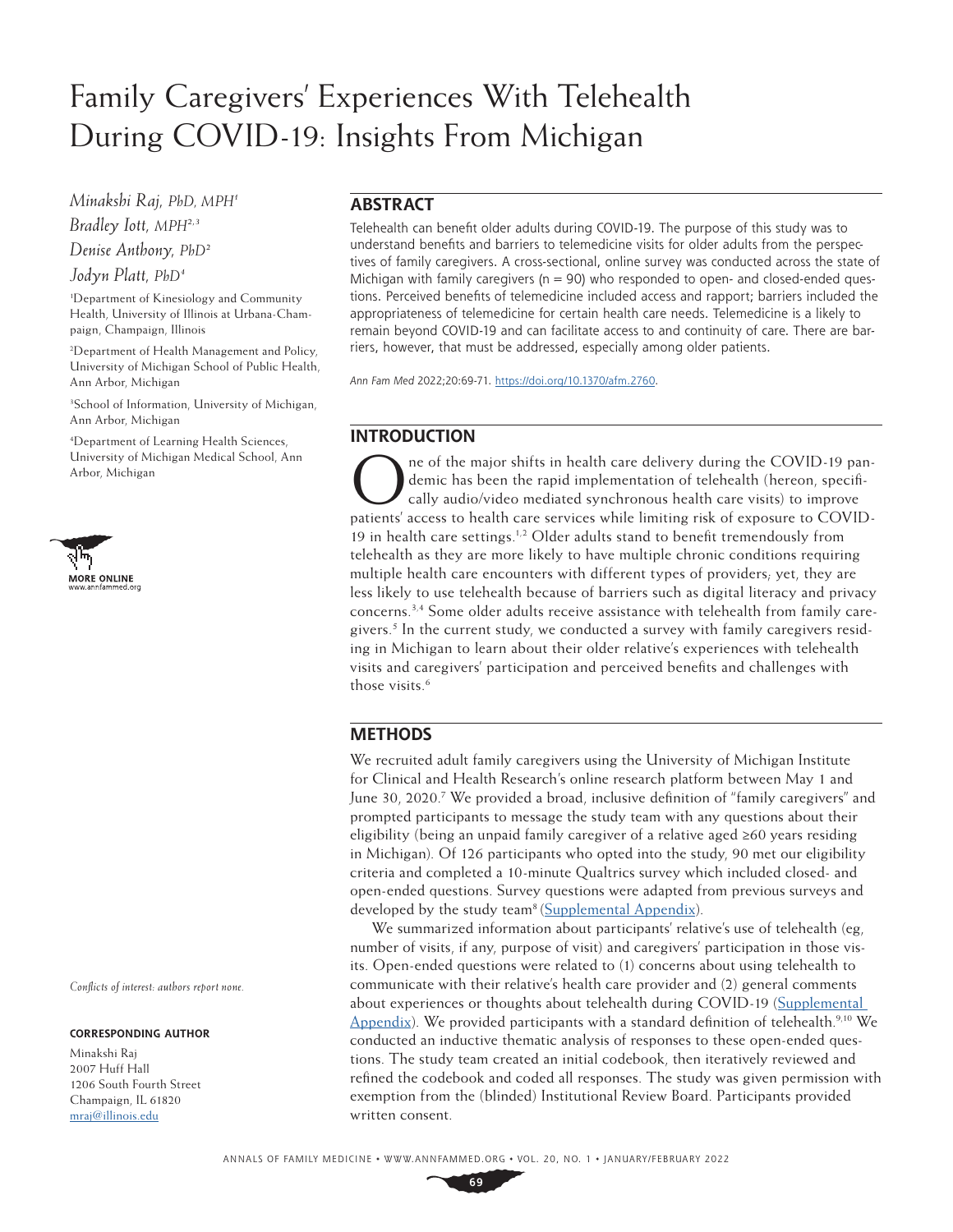# **RESULTS**

A total of 90 family caregivers completed the survey. The average age was 53.1 years. A majority identified with being a woman  $(n=78)$  and White, non-Hispanic  $(n=82)$ . Over one-half of  $(n=48)$  reported being in very good to excellent health before COVID-19; fewer  $(n=40)$  reported being in very good to excellent health during COVID-19. Almost onehalf of the caregivers  $(n=41)$  reported that their older relative had undergone a telehealth visit via telephone or video during the study period with a general doctor  $(n=18)$ , a specialist doctor ( $n=17$ ), or another provider (eg, nurse practitioner, mental health, or other provider  $[n=6]$ ) either for a new or ongoing health condition, prescription renewal, wellness visit, or end-of-life consultation. About one-third of caregivers reside in the same household as their relative  $(n=34)$ . Most caregivers support relatives with chronic condition(s) (eg, cancer, heart disease) (n=59), orthopedic/musculoskeletal issues  $(n=46)$ , or memory loss  $(n=40)$ . Over one-half of caregivers (n = 46) support a relative age  $\geq 80$  years.

Nearly one-quarter of participants  $(n=20)$  described benefits of telehealth in open-ended comments about their perspectives on telehealth including those whose relative

had a telehealth visit  $(n=13)$  and those whose relative had not  $(n=7)$  (Table 1). Perceived benefits included increasing access to care, continuity of care, limiting risk of exposure to COVID-19, and improving the relationship and rapport between their older relatives and care providers. More participants (n=29), some of whom also reported benefits, described concerns about their older relative's ability to access and use the technology independently, relevance of telehealth for addressing their relatives' specific needs and concerns, and patient-clinician rapport. For example, some participants were skeptical of the efficacy of the approach in helping their relatives with chronic conditions requiring special types of medical technologies, a doctor's touch, hands-on assessments (eg, muscle strength) or close visual observation. Another concern was that their relative's worries would be dismissed via telehealth, and/or that their relative would be less forthcoming and honest about their concerns via telehealth.

Of those caregivers with a relative who had a telehealth visit  $(n=41)$ , less than one-half  $(n=16)$  participated from the same location as their older relative (ie, part of the same audio/video connection) and most  $(n=10)$  live in the same household as their older relative. Caregivers saw their

| <b>Theme</b>                                                 | <b>Representative Quote</b>                                                                                                                                                                                                                                                                                                                                                                                                                                                                                                                                                                                                                                                                                                                                                                                                                                 |  |  |  |  |
|--------------------------------------------------------------|-------------------------------------------------------------------------------------------------------------------------------------------------------------------------------------------------------------------------------------------------------------------------------------------------------------------------------------------------------------------------------------------------------------------------------------------------------------------------------------------------------------------------------------------------------------------------------------------------------------------------------------------------------------------------------------------------------------------------------------------------------------------------------------------------------------------------------------------------------------|--|--|--|--|
| <b>Benefits</b>                                              |                                                                                                                                                                                                                                                                                                                                                                                                                                                                                                                                                                                                                                                                                                                                                                                                                                                             |  |  |  |  |
| Access to care                                               | It's been a good experience and saved us worry about potential exposure to COVID in a medical setting We had visits with several<br>providers - gastroenterology, neurology, physical medicine, orthotics, speech therapy. Each provider adapted their evaluation to the<br>televisit medium.                                                                                                                                                                                                                                                                                                                                                                                                                                                                                                                                                               |  |  |  |  |
|                                                              | I am very glad it's offered. Dad can't get into a car easily, and we worry about exposure to COVID-19.                                                                                                                                                                                                                                                                                                                                                                                                                                                                                                                                                                                                                                                                                                                                                      |  |  |  |  |
|                                                              | Nice to have it available. Just as good as an office visit. But I have equipment to reliably do pulse-ox, temperature and blood pressure<br>here at home in real time.                                                                                                                                                                                                                                                                                                                                                                                                                                                                                                                                                                                                                                                                                      |  |  |  |  |
| Relationship<br>and rapport                                  | Meeting online with physicians is comforting and less threatening than going in.                                                                                                                                                                                                                                                                                                                                                                                                                                                                                                                                                                                                                                                                                                                                                                            |  |  |  |  |
| <b>Barriers</b>                                              |                                                                                                                                                                                                                                                                                                                                                                                                                                                                                                                                                                                                                                                                                                                                                                                                                                                             |  |  |  |  |
| Older adults'<br>access to and<br>comfort with<br>technology | My mother in law has a limited set of technology skills (email, browsing social media) and when she needs to step outside those skills<br>she becomes very anxious. She does manage to figure it out—she has learned Zoom for instance—but one of our biggest chal-<br>lenges as caregivers is helping her manage her stress and anxiety around technology. I think most people, regardless of age, get<br>really frustrated when their tech isn't working like they want it to, but it seems even harder for her and the other elders I care for<br>While telemedicine could work for her (she hasn't used it yet, to my knowledge), it will probably not be something she initiates,<br>and would also be something she wants hands-on help with. When she's staying with me, she can get that, but when she's at her<br>home I think she could struggle. |  |  |  |  |
|                                                              | My relative is unable to navigate technology such as 3-way call nor able to accurately convey what was talked about in her phone visit.                                                                                                                                                                                                                                                                                                                                                                                                                                                                                                                                                                                                                                                                                                                     |  |  |  |  |
| Appropriateness<br>of telehealth<br>for concerns             | I believe in order to have a meaningful visit with the elderly you need to be present. Watching their mobility, their body language,<br>and non-verbal communications is more important than words often. On video so much is missed.                                                                                                                                                                                                                                                                                                                                                                                                                                                                                                                                                                                                                       |  |  |  |  |
|                                                              | One of several reasons she sees a doctor is to have an infected skin wound examined that is on her back. My mom is uncomfort-<br>able even using a computer It is also impossible for her due to bone issues and arthritis to hold up an electronic device in the<br>precise position with adequate lighting for a doctor to be able to give an opinion on her healing. I have taken pictures before<br>and sent them to the doctor but it is still not a full substitute for a visit, nor something she could have done without my help.                                                                                                                                                                                                                                                                                                                   |  |  |  |  |
| Patient-provider<br>rapport                                  | I worry about them using telemedicine to replace face to face doctor visits. They are hard of hearing, they get upset and frus-<br>trated easily, they are intimidated by technology. They also try to put on a good face and make it seem like everything is okay<br>It is easier to hide problems via computer than in person.                                                                                                                                                                                                                                                                                                                                                                                                                                                                                                                            |  |  |  |  |
|                                                              | He isn't forthcoming about all of his symptoms and downplays what he is experiencing. I worry if the doctor can't see him in per-<br>son, she won't get the full picture.                                                                                                                                                                                                                                                                                                                                                                                                                                                                                                                                                                                                                                                                                   |  |  |  |  |

Note: Source is authors' analysis of data.

**70**